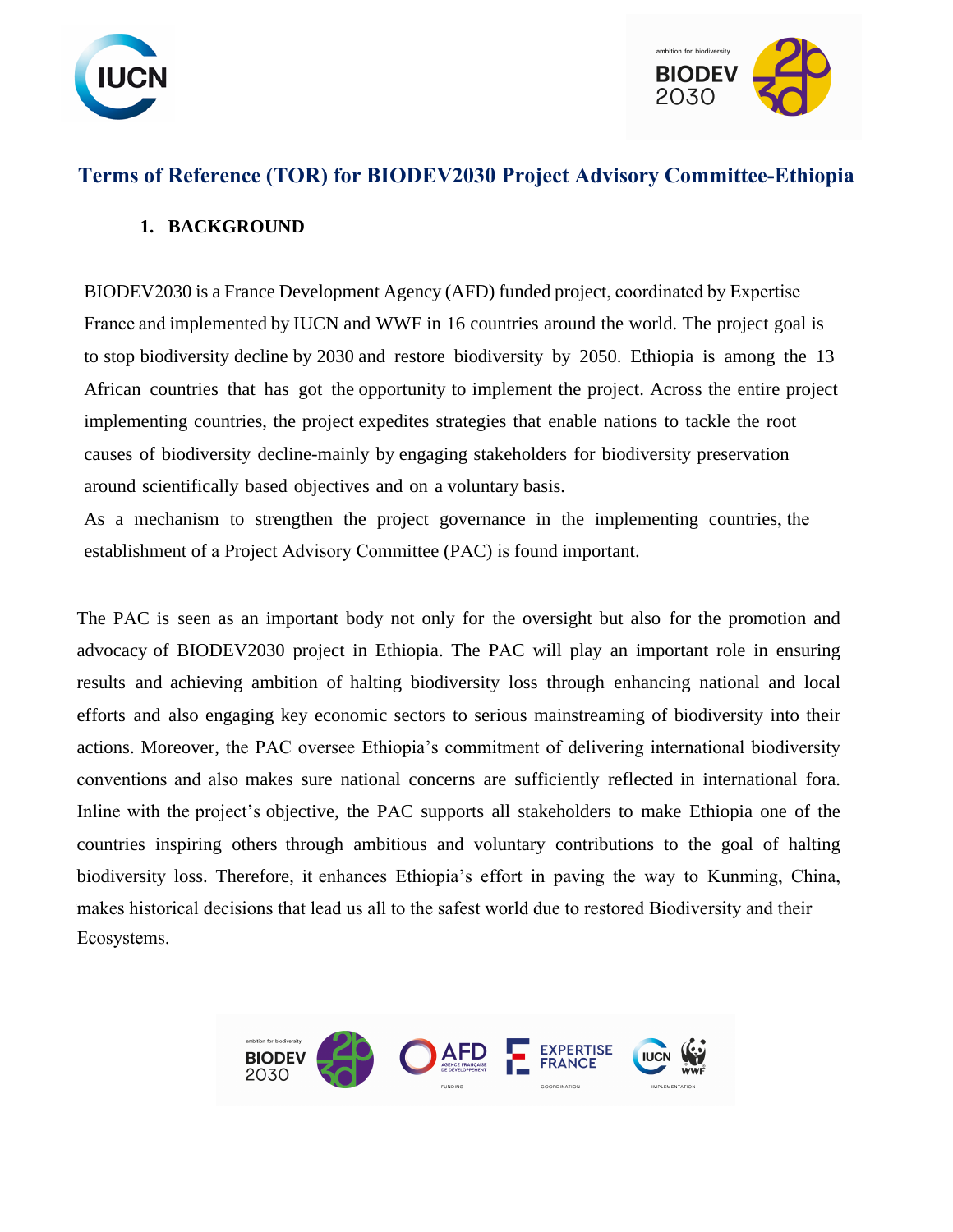#### **2. Objective of the PAC**

The purpose of the project advisory committee (PAC) is to advise on the overall direction of the BIODEV2030 project in Ethiopia. The PAC will define and approve strategies for promotion of practical strategies and prioritize actions, ensure linkages with other programs/initiatives, monitor the progress of the project and actively support effective planning and implementation of key economic sector to take actions that have positive impact for halting biodiversity loss.

During implementation, the PAC will in particular provide overall guidance including policy input and functional guidance as well as direction to the project, ensuring it remains within the intended route of action leads to the project ultimate end. It will also provide supports to the project to proactively identify risk mitigation measures in order emerging risks do not constrain outcomes of the project. It will conduct regular meetings to review the Project Quarterly Progress Report and provide direction and recommendations to ensure that the agreed deliverables are produced satisfactorily according to plans.

#### **3. Roles and Responsibilities of the PAC**

- Provide high level orientation and guidance for the fulfilment of the project objectives;
- Advise on overall implementation of the project;
- Review and approve the project plan and reports;
- Review and provide feedback on status updates, monitoring visit reports and evaluations;
- Advice on how to improve enabling conditions for engaging public, non-state and private actors to bring biodiversity on priority policy agenda and fiscal and program actions at all levels;
- Support networking and create/strengthen links between the project activities and regular plan/actions of key economic sectors
- Ensure collaboration between key institutions.
- Participate in plenary and review events of the project
- Pay special attention to the sustainability of activities developed by the project.
- Participate in advocacy events of biodiversity mainstreaming and practical actions pertinent to reduction of pressure on biodiversity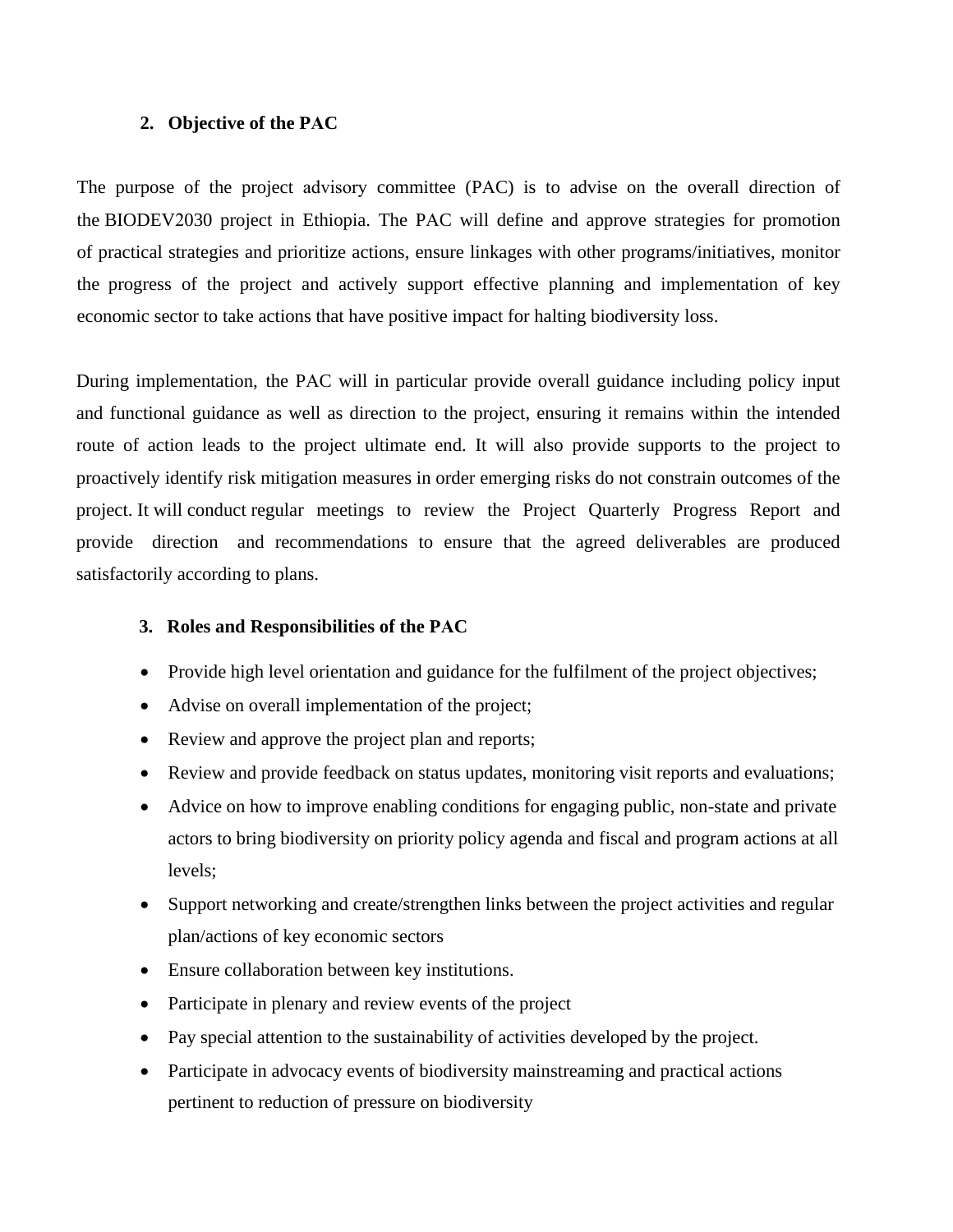- Promote and advocate on project strategic achievements and enhance in country presence of IUCN, GGGI, the donor (Embassy of France) to policies and the public
- Promote IUCN's positive contribution in Ethiopia as a project implementer and that of the donor as strategic enabler for the implementation of BIODEV 2030 project
- Other strategic engagements as it deems necessary

The Project Advisory Committee Members are formally assigned by organizations identified as key stakeholders of BIODEV2030 project.

## **4. Frequency of Meeting**

- The PAC meets every six months, however can be held as deemed required
- Based on urgency of the project activities the PAC might hold urgent meeting to the benefit of the project
- The meeting can be held with the attendance of more than two-third of the committee members

### **5. MEMBERSHIP**

The PAC comprises 11 members; of which 4 from the public sectors, 2 from non-state actors, 1 from academia and 1 from the private sector/association of the private sector. Moreover, the project donor, in this case the embassy of French and the project host-Global Green Growth Institute are among key stakeholders that constitute the PAC. The program officer BIODEV2030 will serve the PAC secretary.

The PAC include representatives from:

- Environment, Forest and Climate Change Commission
- Ethiopian Biodiversity Institute
- Ministry of Agriculture
- Ethiopian Wildlife Conservation and Development Authority